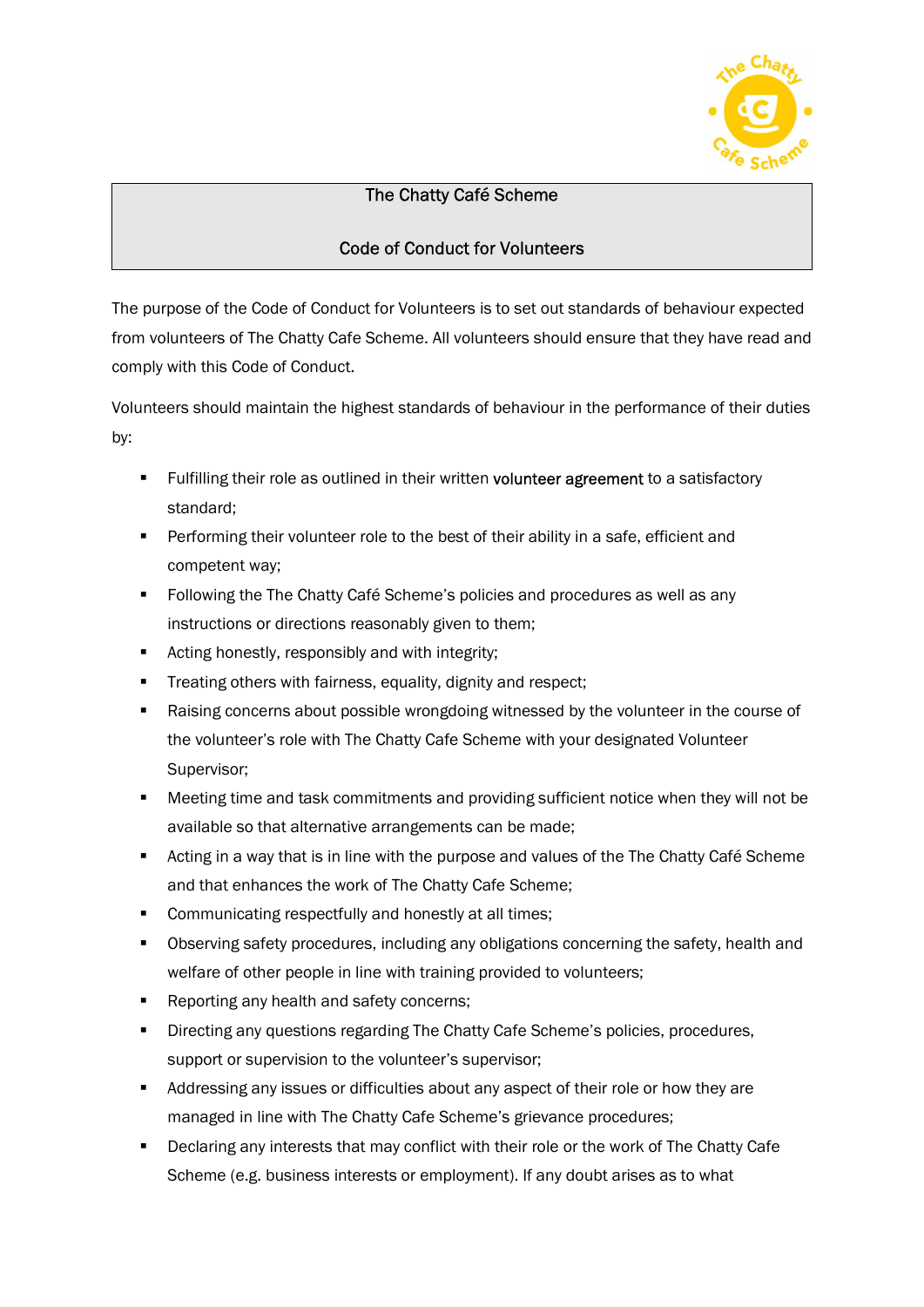

constitutes a conflict of interest, volunteers may seek guidance from The Chatty Café Scheme Operations Manager;

- Keeping confidential matters confidential:
- Exercising caution and care with any documents, material or devices, containing confidential information and at the end of their involvement with The Chatty Cafe Scheme returning any such documents, material in their possession;
- Seeking authorisation before communicating externally on behalf of The Chatty Cafe Scheme;
- **Maintaining an appropriate standard of dress and personal hygiene;**
- Disclosing the fact that they have been charged with, or convicted of a criminal offence by prosecuting authorities (or given the benefit of the Probation of Offenders Act 1907 as amended) to The Chatty Café Scheme Volunteer Manager.1 For the avoidance of doubt, volunteers are not required to disclose the fact or details of 'spent convictions' under the Criminal Justice (Spent Convictions and Certain Disclosures) Act 2016 (as amended) to The Chatty Cafe Scheme.

## Volunteers are expected NOT to:

- **Bring The Chatty Cafe Scheme into disrepute (including through the use of email, social** media and other internet sites, engaging with media etc.);
- Seek or accept any gifts, rewards, benefits or hospitality in the course of their role;
- **Engage in any activity that may cause physical or mental harm or distress to another** person (such as verbal abuse, physical abuse, assault, bullying, or discrimination or harassment on the grounds of gender, civil status, family status, sexual orientation, religion, age, disability, race or membership of the Traveller community);
- Be affected by alcohol, drugs, or medication which will affect their abilities to carry out their duties and responsibilities while volunteering;

<sup>&</sup>lt;sup>1</sup> In seeking information from volunteers about criminal convictions (or the fact that they have been charged with an offence or given the benefit of the Probation of Offenders Act 1907 (as amended)) charities should comply with data protection law and be aware of the limitations on the circumstances in which it is possible to process such information (e.g. see section 55 of the Data Protection Act 2018). It is also important that charities have due regard to the provisions of the Criminal Justice (Spent Convictions and Certain Disclosures) Act 2016 (as amended). If a Volunteer and/or The Chatty Cafe Scheme has any doubt about its rights and responsibilities in this regard, it should obtain legal advice.